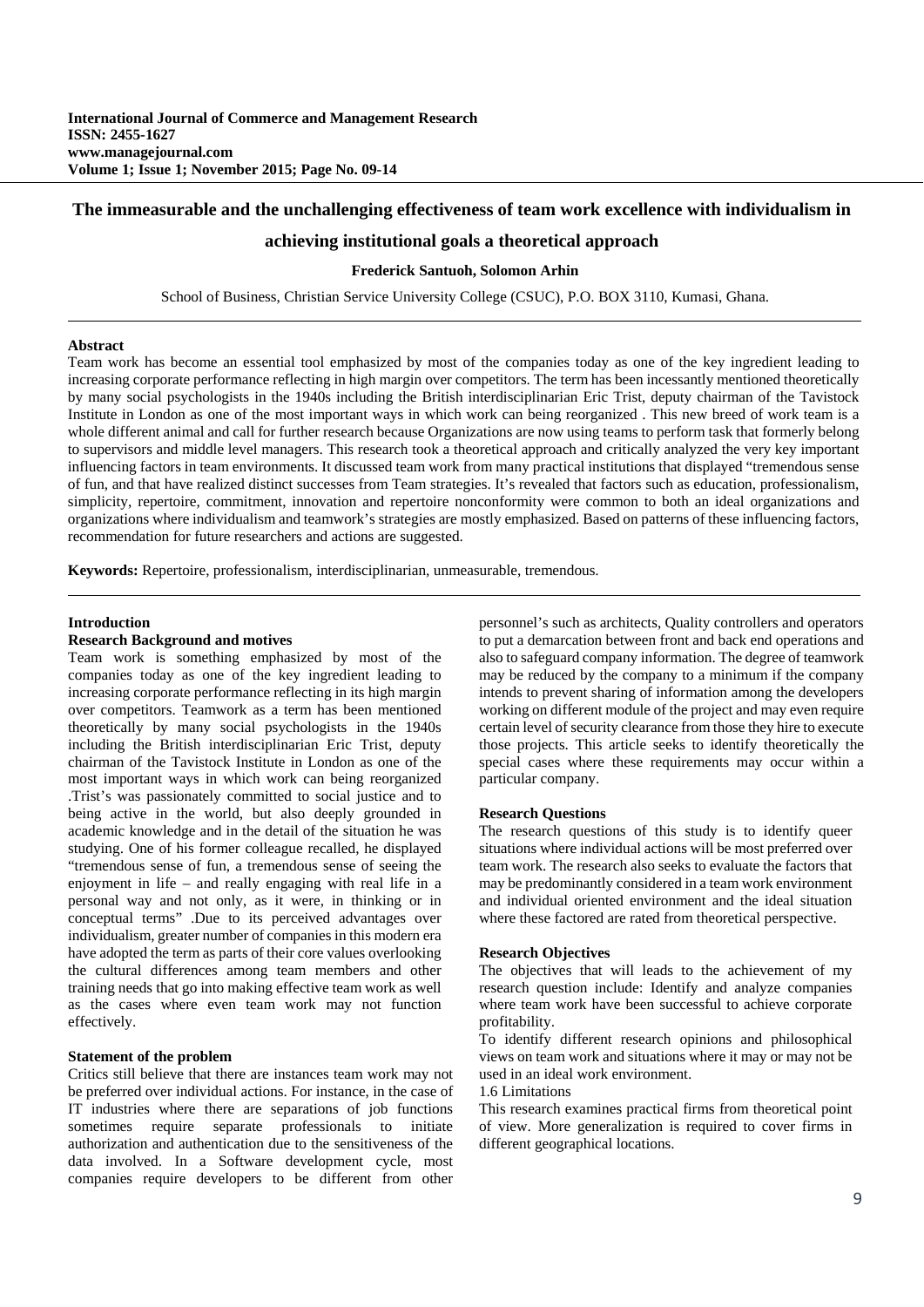### **Literature Review**

#### **The frame work of excellence team and individualistic minds:**

What then constitute teamwork and individualism? Teamwork superficially involves groups of interdependent employees who work cooperatively to achieve group outcomes. In individualistic societies, individual differences and motives are much appreciated and valued, whereas more collectivistic societies reinforce group-orientated values and behavior. In a collectivistic context, leaders encourage group loyalty and group members are expected to subordinate individual interests and goals. Collectivism can be defined as a set of cultural characteristics that emphasize relationships and social bonding instead of individual needs. Triandis and Suh (2002) added that those individuals living in collectivist cultures view environmental variables, such as cultural norms and obligations, as being relatively stable and that it is the individual that must be willing to change to fit into the environment. On the other hand, they suggest that those raised in individualistic cultures are much more likely to see themselves as being stable, in terms of attitudes, rights, and personality, with their environment being the variable that should change to fit the individual. The individualistic view, traditionally held by economists and psychologists, holds that groups are assemblies of individuals and that the goal of the assembly is the same as the goal of the individual but on the contrary, collectivist view holds that a group is not merely an aggregate of individuals but rather a social structure in its own right. In this view, institutions can take priority over the individual and the acts of individual can be evaluated in terms of their contributions and performance.

Research indicated that, based on personality and national culture, a person may prefer individualistic than working in a team (R &J, 2008). They also stated that developed countries like China, Israel, Germany, Japan, Spain, Nigeria, Norway, Pakistan and United States show diverse cultural differences among persons and these influence their personality framework. Chinese company, for example, use the category of consciousness more often and the category of agreeable than US companies. One has to be careful in most cases in order not to misconstrued simple agreement to work with others as teamwork. For instance, there is high amount of agreement especially among individuals from developed countries. According to R&J (2008), a comprehensive review of studies covering people from 15-nation European Community found that consciousionsess was a valid predictor of performance across jobs and occupational groups. In some instances, the generation of individuals influences his/her preferences for each of these two types of approaches. For instances, Xers (Generation X) enjoy team-oriented work and they are willing to make personal sacrifices for the sake of their employers than baby Boomers who enjoy true friendship, happiness and pleasure. Dechurch and Mesmer-Magnus (2010) in their article quoted Bill Walton as saying that: *"Winning is about having the whole team on the same page" and also quoted from George Patton as saying that "if everything is thinking alike, then somebody isn't thinking".*  This suggests that organizations are modifying their structures to reflect situations realistically as much as possible. For instance, many organizations closed their offices during the heavy snow seasons which fell early this year. It was said to be the most heaviest snow ever in the last century but those

companies, remained open for few hours especially the retail companies who sell snow removal equipment like Shovels, gloves and other preventive equipment that help people to protect themselves in case of serious storms. Most of the schools also closed to safeguard students travelling to campuses. In risky times like this, every organization is concerned about the safety of its employees and students and customers in general. People then feel the essence of team work, work together to remove snows, and to help those in need of any support to get to work. Some of the managers went to the extend of using their vehicles to pick up employees who don't have appropriate means of transportation to work to ensure that work is done and production is not halted.

Team work is inbuilt in people, because people have worked in a team since the dawn of time–going for hunting together, fishing together, growing crops and creating shelters together. Team work is seen in various way from playing games to the everyday social lifes .But why these days people decide to distance themselves in team work in some cases and prefer to work alone sometimes ? . Advocates of collectivist and individualist say that it depends on the persons conceptualization of personal values or human values and persons in the domain of work. Gahan and Abeysekera (2009) mentioned that national culture and individual level characteristics (notably, self-construal) have been viewed as competing explanations of work values. The importance of understanding work values is further emphasized by increasingly diverse workforces within countries and through the internationalization of business and the need to manage people across culturally diverse workforces and across national borders. This is prevalent in multi-national companies where various people from cultural background work together to interact and learn certain things from each other. Cultures which portray the way a group of people live or as a way of live sometimes influences a person's attitude in the workplace. For example, in a lot of places in Africa, most workers are paid on monthly salary and therefore workers are accustomed to making expenditure budgets and payments at the end of the month. This has influence creditors to provide 30-day period terms of payment credit period most often to coincide with customers monthly income. However, in the western world, most workers are paid hourly and receive payment weekly, biweekly or semi-monthly and thus had patterned their expense life as such.

The world now is becoming a global village where culture from various nationalities is found in many companies. Companies are now welcoming and more tolerant to these cultural differences in the employees they hire. International companies are therefore require leaders with exposure to cultural differences to carefully provide the right kind of leadership to their assigned group in order to boost morale and eventually increase the corporate profitablilty. Leaders are supposed to unite the team to work in collective manner to achieve a common purpose. However, the strength of each individual has to be carefully evaluated to contribute better to the group without preference to one culture over the other rather to uphold the corporate culture to be key in guiding individuals performance. This is because, individuals in the organizations beliefs in their personal cultures to be right and influence them psychologically and these may influenced their bevaiours in the work place if care is not taken .In their article "do collectivist know themselves better than individualists?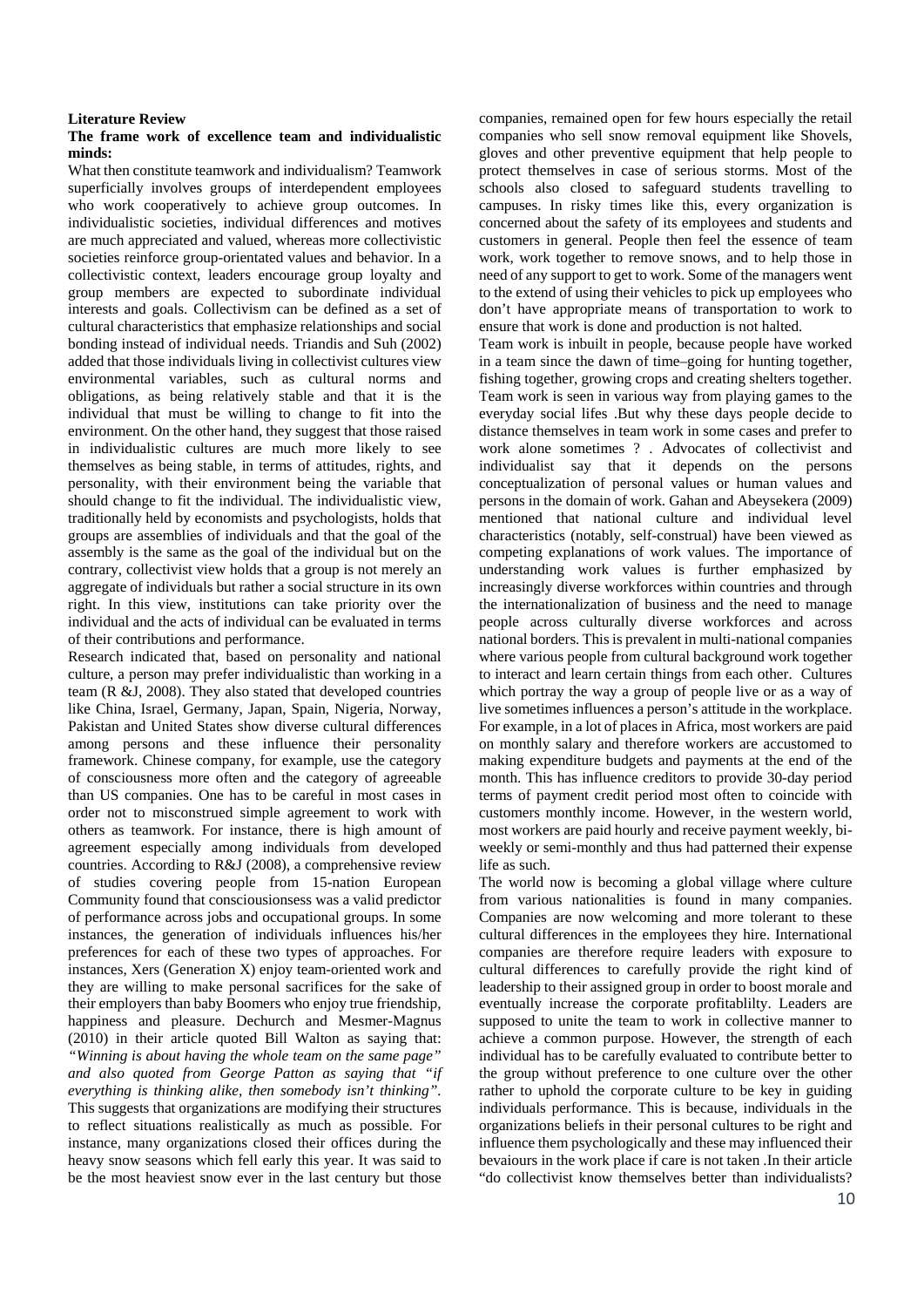Balcetis & Dunning (2008) stated that the one thing that unites all human beings, regardless of age, gender, religion, economic status, or ethnic background, is that deep down inside, people believe that the y're above average drivers because individuals have confidence of their abilities .This is generally true because every student always want to obtain a better grade in class. It is not a good thing to be rated below an average student so called whiles in a group of first class rated students .Similarly, it's common for an employee on professional consulting assignment to be rated as an average initially until for sometime when the employee get used to the organizations way of doing things. In this case, if care is not taken, the evaluator will be perceived as underrated individual's personality traits or limited its potential for performance. On the other hand, it might also be that the evaluator did not looked upon the wholistic traits of the employee but considered just a single personality trait that wasn't predicted accurately based on the employee's cultural background or other unmet expectation such as effective communication or attention to details.

#### **Traditional view of individualism and collectivism**

One most important factor to consider which surpasses all other factors and easy to predict is the employee involvement in the collective work .That's whether he is a team player or an individualist minded in a team oriented environment. Balcetis & Dunning (2008) added that Collectivists know themselves better than individualists do, in that collectivists provide more accurate self-predictions of future behavior in situations with moral or altruistic overtones. Individualist cultures overestimated the likelihood that they would act generously in situations involving redistributing a reward ,donating money ,or avoiding rude behavior whereas collectivists were, in general, more accurate in their selfpredictions. Both groups were roughly accurate in predicting the behavior of their peers. Collectivists were more accurate in their self-predictions than were individualists, even when both groups were sampled from the same cultural group. For instance, unlike western counterparts, individuals from Japan, Korea and Thailand are less likely to overemphasize the uniqueness of their own positive traits in relation to others. They are also less likely to claim that their futures will be filled with more Pleasants events than that of their peers and that the future of their peers will hold relatively more negative ones. However, self enhancement is reliably present in the western samples and absent in East Asian samples. The traditional views of individualism and collectivism suggest that Eastern countries exhibit collectivistic tendencies while Western countries will exhibit individualistic tendencies. However, Parkar, Haytko & Hermans (2009) in their research concluded that Chinese students were found to be less collectivistic and more individualistic than in the past and likewise, the U.S students were found to be more collectivistic and less individualistic than in the past. It is evidenced that as countries developed and industrialization increases, people from other parts of the world enter in with different kind of culture. For instance, China experiences rapid economic growth and progresses as an industrialized nation, their culture will be under environmental pressure to become more individualistic in nature. In addition, western countries are changing rapidly because of immigration. Hooft and Jong(2009) confirmed that people low on collectivism were more strongly motivated by

their personal attitudes about job seeking and by perceptions of social pressure than people high on collectivism but on the whole , cultural value orientations plays a role their attitude.

### **Materials and Methods Research Design and Approach**

This steps involves the methodological approach used to answer or test the research question.

From the theoretical standpoint, the procedure made use of secondary data from existing research literatures and analysis of these data in order to provide theoretical comparison between the traditional view and global view of teamwork over individualism particularly taken into consideration pros and cons and the methods of indentifying effective team work as well as instances and cases where individualistic view is much weighted than collective view. It also move forward to consider what is argued as ideal situation with carefully selected factors that will prevail in many countries.

# **Sampling and data collection procedure**

Sample for the study consist of carefully selected articles from Secondary data which were analyzed from different authors' perspectives. The research took different perspectives by identifying uniquely the factors that may be considered very vital in a group- oriented or individual -oriented environment.

#### **Results and Discussion**

Martin (2006) identifies three key features that can be said to represent effective teamwork: A team product that exceeds customer expectations; Growth in team capabilities over time and a satisfying and meaningful group experience for team member.

When teamwork isn't working in an organization, Customers are often quick to notice .What happens when team members don't work well together? This is because most customers expect organizations to have customer focused groups and customer service minded employees that will provide good customer services. Customers expect companies to be consistent with their products. If a company is not working in a team, it affects every department and produce unfavorable results. The final effect is that, sales will be down and staff complaints will be high. For instance, supposing consulting business at a large insurance company that has a huge agile program aimed at unifying all products under one umbrella to let agents sell anything, anytime, anywhere. The project teams at first refused to synchronize their iterations. Some teams wanted two-week iterations, some wanted three-week ones. After several iterations, it was clear the program wouldn't meet the first deliverable, so the program manager mandated that each team move to two-week iterations and synchronize their work. They finally released the first chunk--a month late. A senior VP estimated the company lost up to \$100,000 per business day that the system was late. That's a cost of \$2 million for a one-month slip. That's a high price to pay for teams that couldn't agree on iteration length. Employees also perceived whether teamwork is working in a company or not especially in a technical environment like this where it is often difficult to separate technical teamwork from probably bad architectural and requirement decisions.

Some common pros and cons associated with collectivism and individualism.

Although it is sometimes difficult to outrightly pinpoint that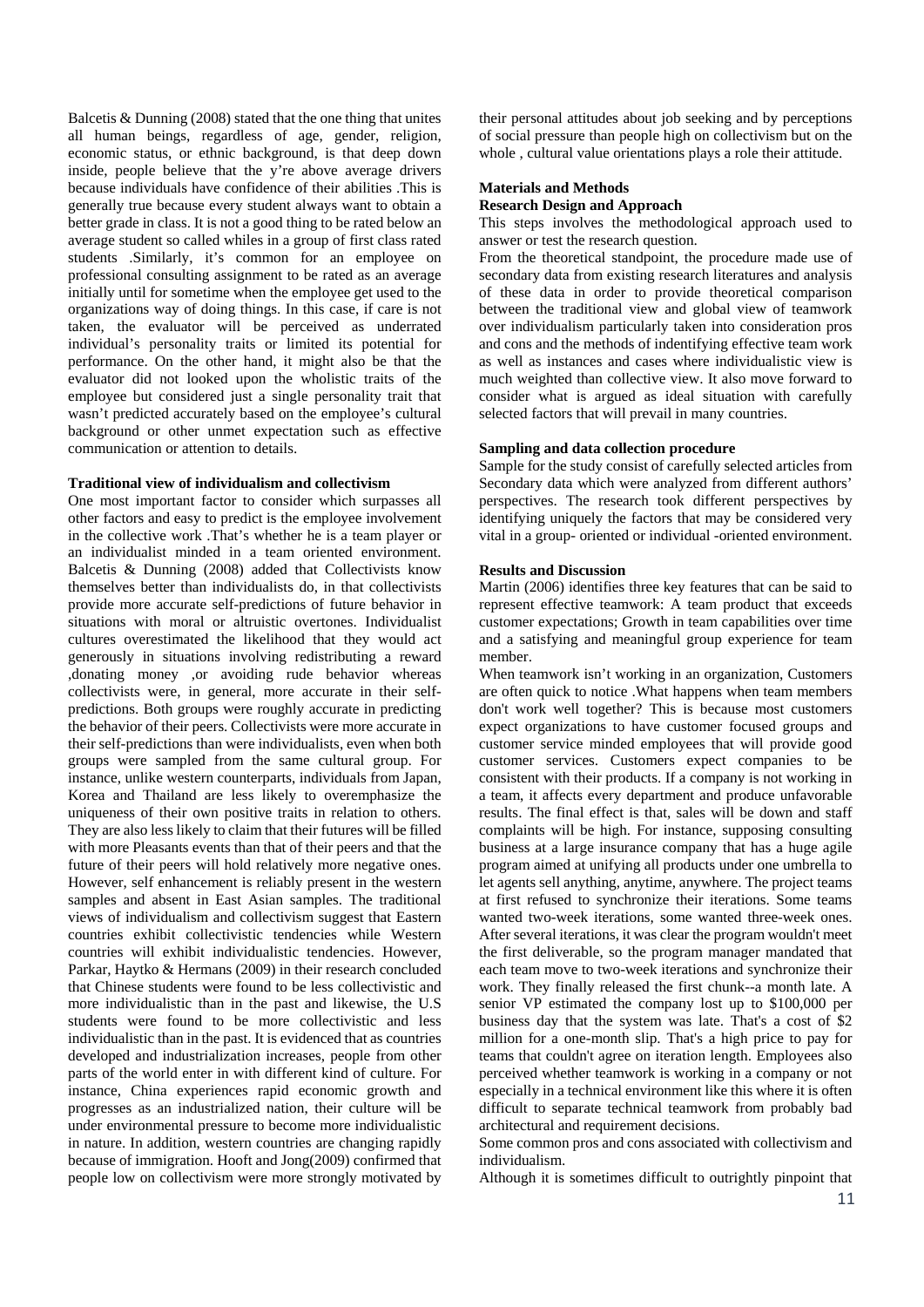collectivism has more advantages than individualism depending on the organizational type and culture. However, on the whole, Collectivism has various advantage than individualism in certain cases. Even in a one man business usually called sole proprietor, family member's contribution and cooperation account for the success or the failure of the business. In other words, a single manager works in a team with his family to ensure the success of the business. Commitment from the family towards the organization is most needed especially if the manager is sick .This is the same commitment corporations expects from their employees. Employees are expected to work in a team and sometimes common name such as team members are mostly used by companies as a reminder to employees to work as a family to achieve a common goal. Felfe and Yan (2009) pointed out in their research that there is an empirical evidence that establish stronger relationship between workgroup commitment and outcomes in a collectivistic context than in an individualistic context. In short, when people work in the group, they become committed to each other even extends outside the organization and this result in a better achievement of results for the organizations. However, the disadvantage is that the more commitment individuals become to the group, the less they give to the organizational commitment. Workgroup commitment sometimes is stronger than organizational commitment especially when the group has other intentions that seem to be deviating from the organizational norm. For example, such as working in a group to have one voice in the negotiation of salary structure or pay increase or other forms of work incentives. This is more prevalence in the states or countries where labor union is most common. Due to these organizations in non-unionized countries or states, most companies often prefer individualistic approach stressing on commitment at the individual level rather than group level though want the members to usually work in a team to accomplish a common goal. Ozdemir & Hewett (2010) found out that collectivism increases the importance of relationship and service quality. Quality of customer service is very paramount to organizations and service industries because customers are the reasons for their existence. Some service industries such as banks and even schools provide opportunities for the students and customers to evaluate their customer service experience with them. Some employed bilinguals and people with different cultural backgrounds to attend to customers with different language other than English. Culture and relationship build trust so some service industries such as credit unions and other Businesses allow family members to become automatic members or offer some form of employee discount to the family. Individualism and collectivism stem from the cultural orientations of people and their reflection of individual values and believes. When people of common believe and values work in a particular environment, their expectation is that they will tend to be more closely together than people with different cultural orientation and believes and that is one advantage of building teamwork. This is not with referenced to people from only a particular country, society or one city but it applies to professions as well. People might also tend to work together because of the solidarities in profession. Many professionals such as teachers, accountant, lawyers and Engineers come together to form a joint venture or another form of partnership business to advance their career and pursue their interest. Members of

each association agree on common professional and ethical values and they form businesses to have a solid network among themselves and share the proceeds that might arise from the team efforts .Though individual performances in such a business are required but the effort of the team are more important in the professional associations. Members therefore value the essence of leaning on each member to accomplish task and the important of a team are very much encouraged.

The disadvantage of individualistic environment is that, high individualists will seek information that summarized and evaluates their personal performance as opposed to the group performance. In an environment where individual's performance are measured, individualistic minded people dominate such as the schools and colleges where individual participation of examinations ,assignment and tests are required to compute the required score for each an every students in the class. Students then valued the need of individual performance because any achievement at the end of the day is the reflection of the target the individual have set for himself/herself. Group discussions and presentations are the means to promote collectivism in college institution.

Does some institution require Individualistic performance over another?

Although each approach is very important but George, Marrett and Giordano (2008) stated that individualistic theories are seen as prevalent in GSS research. GSS is a group support system used in information technology .His research was a theoretical basis for group support system that combined five theories that support GSS into two camps: individualistic and collective. From the individualistic perspective, technology is an active tool that works to enhance individual power and overcome human limitations. There is therefore the tendency to give crucial importance to a technical object which demonstrates the influence of individual theories. From a rational standpoint, and more especially in this modern times, people are more objects- oriented and want to get used to computers to facilitate their daily work. Companies that used automation as their method of processing transactions, such as semi-conductor industries like intel, Motorola and other manufacturing industries, such as General Motors , Honda etc. are able to produce more volumes of products they need within the shortest possible time and able to even produce excess stock for future demands. Manual method of performing functions in these companies are reduced and employees are trained to upgrade their technical and computer skills to use machine operated equipment to produce the right kind of product specification and the quantities required to meet market demands. Employees who failed to upgrade their skills are usually left behind or misses promotional opportunities. In computer environment, work done in a team are though common but the individual role in a team are very much important because individuals are entrusted with security passwords to change certain vital information which are not given to the group as a whole. Individualism becomes extremely important in work environment as this where individual work effort is being tracked. For instance, in a typical manufacturing environment, a team leader may be given an access to change some product lots information and describe the reason for making such changes to establish responsibility and accountability. This access might not be available for other team members though a team leader is supposed to work together with the team.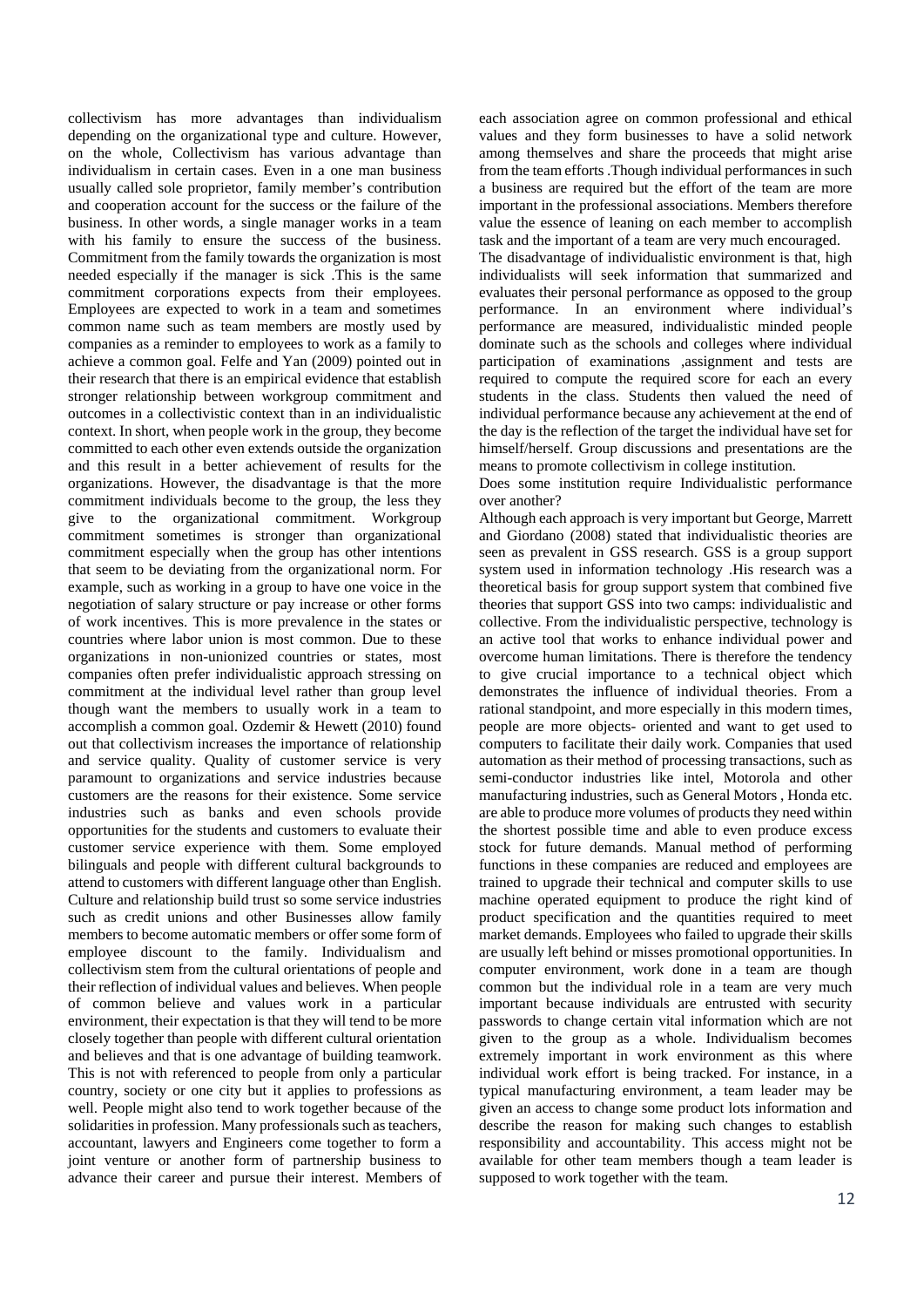What should be the ideal model for the organizations today? History of organizations might shown tremendous increases in profit margin and growth but organizations are not only concerned with breaken-even with the current financial crises but also what kind of appropriate work approach to adopt which is very suitable and appropriate for the work force. The organization that retained employees in times of the recession are thinking about how to make maximize use of labor resources in the best way to achieve target market share and to promote the well being of the work force in terms of job satisfaction and job growth. One of the recent challenges of international management research has been to help managers understand business ethics across different culture. The normal model of individualism vs. collectivism which was depicted in the work of Husted and Allen (2008), is that individual domain of morality (perception of ethical dilemma) influence his moral judgment (justice based reasoning or relationship based reasoning) which finally influences his/her behavior. If Managers want to build a place where employees will not only find a work to do but a place to develop their career and motivate them to stay longer with it, relationship

type of moral judgment will be an ideal form to adopt where employees will be encouraged to work in a collective work rather than assigning them on individual projects work. No matter the way

it is perceived, culture plays a role in the relation base judgment so if organizations want to promote a particular kind of culture in the orgnanisation, people with similar backgrounds are usually hired to promote the organizational culture. Some organizations have special day for team member meeting and dinners to promote the sense of belongingness. The ideal method depends on the missions, the leadership style as well as the type of the organization. Justice based reasoning are more prevalent on the governmental organization and institution such as journalism or some artistic work where criticism are very predominant and usually associated with piece of work done by a particular person.

**Instances of analysis of companies where teamwork and individualism have been used to achieve success. Predictions of individual actions to group:**



From the researchers view, factors such as Agressiveness,diversity,commitment,professionalism,simplicity,repertoire,innovative and nonconformity repertoire are very common in either team environment, individual or ideal situation.

A company called Mayo Clinic used team building effort to achieve a success. Patients at the Mayo Clinic meet with a team of specialists who help them understand what is happening so they can decide about treatment together. This kind of teamwork contributed to winning top leadership award from the National centre for Healthcare Leadership. Why healthcare often lack collaboration of patient and doctors, research traced the cause to medical school where students take exams alone and even in clinical practices ,most rewards pertain to individual practices and doctors are going into subspecialties where it's easier to build all-in knowledge in that area where they operate alone. However, Mayo clinic was doing something different in that, a conference call up front to

plan out services to customer problem was put in place. A whole team descends on the customer's problem immediately to resolve the issue. Similarly, great team work pays off for Xerox Business services (www.ExecLeadership.com). Xerox is an assets management company which has different branches and uses team work to achieve its purpose. Gilbert (1994) indicated that in 1994, the Houston branch of Xerox completed a big project from continental Airlines .The operation was to manage 700 copiers and other assets located at different operation. Not only that but other major projects considered the best were accomplished in 1996 and January 1999 and the corporation attributed the success to "team work" and quoted customer-supportive representative in the assets